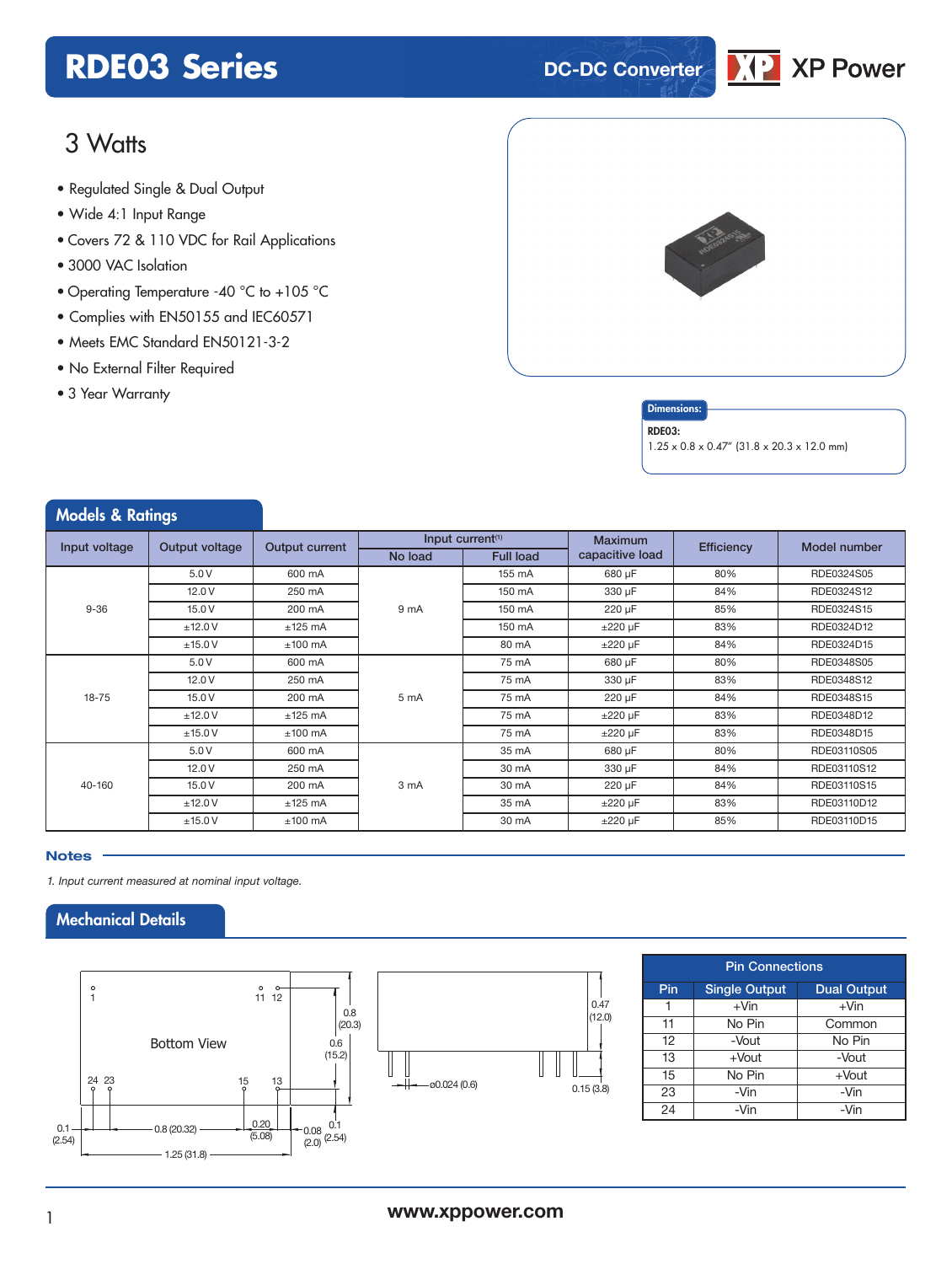# **RDE03 Series**



Input

| Characteristic       | <b>Minimum</b>   | Typical | <b>Maximum</b> | <b>Units</b>     | <b>Notes &amp; Conditions</b> |
|----------------------|------------------|---------|----------------|------------------|-------------------------------|
|                      | 9                |         | 36             |                  | 24 V nominal                  |
| Input Voltage Range  | 18               |         | 75             | <b>VDC</b>       | 48 V nominal                  |
|                      | 40               |         | 160            | <b>VDC</b>       | 72/110 V nominal              |
| Input Filter         | Internal Pi type |         |                |                  |                               |
|                      |                  |         | 50             |                  | 24 V nominal                  |
| Input Surge          |                  |         | 100            | VDC for 1 s      | 48 V nominal                  |
|                      |                  |         | 170            |                  | 72/110 V nominal              |
|                      | OFF at $<$ 7.5 V |         |                | 24 V nominal     |                               |
| Undervoltage Lockout | OFF at <16.0 V   |         |                | 48 V nominal     |                               |
|                      | OFF at <37.0 V   |         |                | 72/110 V nominal |                               |

| Output                          |                |                |           |               |                                                                                                  |
|---------------------------------|----------------|----------------|-----------|---------------|--------------------------------------------------------------------------------------------------|
| Characteristic                  | <b>Minimum</b> | <b>Typical</b> | Maximum   | <b>Units</b>  | <b>Notes &amp; Conditions</b>                                                                    |
| Output Voltage                  | 9              |                | 160       | <b>VDC</b>    | See Models and Ratings table                                                                     |
| <b>Initial Set Accuracy</b>     |                |                | ±1.0      | $\frac{0}{0}$ | At full load                                                                                     |
| Minimum Load                    |                |                |           | A             | No minimum load required                                                                         |
| Line Regulation                 |                |                | $\pm 0.5$ | $\frac{0}{0}$ | From minimum to maximum input at full load                                                       |
| Load Regulation                 |                |                | ±1.0      | $\frac{0}{0}$ | From 0 to full load                                                                              |
| <b>Cross Regulation</b>         |                |                | ±5.0      | $\frac{0}{0}$ | On dual output models when one load is varied between<br>25% and 100% and other is fixed at 100% |
| <b>Transient Response</b>       |                | 3              | 5         | % deviation   | Recovery within 1% in less than 250 us for a 25% load<br>change.                                 |
| Ripple & Noise                  |                | 50/75          |           | mV pk-pk      | 5V output / other models. 20 MHz bandwidth.<br>Measured using 10 µF MLCC                         |
| <b>Overload Protection</b>      |                | 150            |           | $\frac{0}{0}$ |                                                                                                  |
| <b>Short Circuit Protection</b> |                |                |           |               | Continuous trip & restart (hiccup mode), with auto recovery                                      |
| Maximum Capacitive Load         |                |                |           |               | See Models and Ratings table                                                                     |
| <b>Temperature Coefficient</b>  |                |                | 0.02      | $%$ /°C       |                                                                                                  |

| General                      |                 |                |                |              |                               |
|------------------------------|-----------------|----------------|----------------|--------------|-------------------------------|
| Characteristic               | <b>Minimum</b>  | <b>Typical</b> | <b>Maximum</b> | <b>Units</b> | <b>Notes &amp; Conditions</b> |
| Efficiency                   |                 | 84             |                | %            | See Models and Ratings table  |
| Isolation: Input to Output   | 3000            |                |                | <b>VAC</b>   | 60 s                          |
| <b>Isolation Resistance</b>  | 10 <sup>9</sup> |                |                | Ω            | At 500 VDC                    |
| <b>Isolation Capacitance</b> |                 | 1500           |                | pF           |                               |
| <b>Switching Frequency</b>   |                 | 170/285        |                | kHz          | 72 & 110 V input/other models |
| Power Density                |                 |                | 6.38           | $W/in^3$     |                               |
| Mean Time Between Failure    | 3.36            |                |                | <b>MHrs</b>  | MIL-HDBK-217F, +25 °C GB      |
| Weight                       |                 | 0.03(15.4)     |                | Ib(g)        |                               |